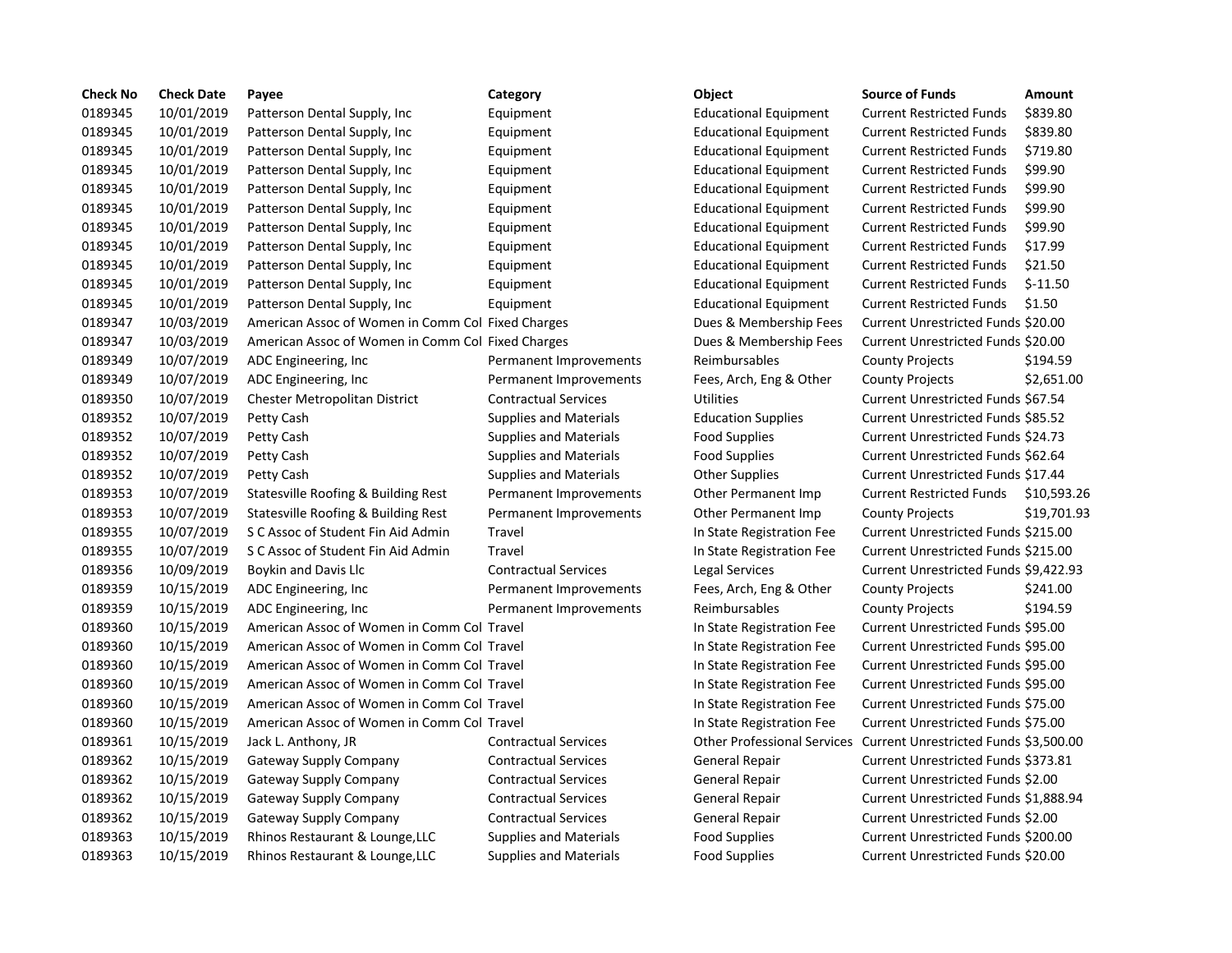| <b>Check No</b> | <b>Check Date</b> | Payee                                    | Category                      | Object                            | <b>Source of Funds</b><br>Amount                                 |
|-----------------|-------------------|------------------------------------------|-------------------------------|-----------------------------------|------------------------------------------------------------------|
| 0189364         | 10/15/2019        | Sysco Food Services of Charlotte Ll      | <b>Supplies and Materials</b> | <b>Food Supplies</b>              | Current Unrestricted Funds \$1,169.4                             |
| 0189364         | 10/15/2019        | Sysco Food Services of Charlotte Ll      | <b>Supplies and Materials</b> | <b>Food Supplies</b>              | Current Unrestricted Funds \$877.24                              |
| 0189364         | 10/15/2019        | Sysco Food Services of Charlotte Ll      | <b>Supplies and Materials</b> | Food Supplies                     | Current Unrestricted Funds \$80.19                               |
| 0189364         | 10/15/2019        | Sysco Food Services of Charlotte Ll      | <b>Supplies and Materials</b> | <b>Food Supplies</b>              | Current Unrestricted Funds \$1,000.7                             |
| 0189364         | 10/15/2019        | Sysco Food Services of Charlotte Ll      | <b>Supplies and Materials</b> | <b>Food Supplies</b>              | Current Unrestricted Funds \$275.20                              |
| 0189364         | 10/15/2019        | Sysco Food Services of Charlotte Ll      | <b>Supplies and Materials</b> | <b>Food Supplies</b>              | Current Unrestricted Funds \$1,180.0                             |
| 0189366         | 10/15/2019        | York Technical College Foundation        | <b>Fixed Charges</b>          | <b>Rent Non State</b>             | Current Unrestricted Funds \$1,666.6                             |
| 0189366         | 10/15/2019        | York Technical College Foundation        | <b>Fixed Charges</b>          | <b>Rent Non State</b>             | Current Unrestricted Funds \$1,607.5                             |
| 0189366         | 10/15/2019        | <b>York Technical College Foundation</b> | <b>Fixed Charges</b>          | <b>Rent Non State</b>             | Current Unrestricted Funds \$3,082.3                             |
| 0189367         | 10/16/2019        | Adams Outdoor Advertising of Nc          | <b>Contractual Services</b>   | Advertising                       | Current Unrestricted Funds \$1,999.8                             |
| 0189367         | 10/16/2019        | Adams Outdoor Advertising of Nc          | <b>Contractual Services</b>   | Advertising                       | Current Unrestricted Funds \$1,999.8                             |
| 0189368         | 10/16/2019        | American Safety Utility Corporation      | <b>Fixed Charges</b>          | <b>Rent Non State</b>             | <b>Current Restricted Funds</b><br>\$696.66                      |
| 0189369         | 10/16/2019        | <b>Best Rent A Car</b>                   | Travel                        | Travel                            | Current Unrestricted Funds \$118.77                              |
| 0189369         | 10/16/2019        | <b>Best Rent A Car</b>                   | Travel                        | Travel                            | Current Unrestricted Funds \$39.59                               |
| 0189369         | 10/16/2019        | <b>Best Rent A Car</b>                   | Travel                        | Travel                            | Current Unrestricted Funds \$36.38                               |
| 0189370         | 10/16/2019        | Boans Locksmith Shop                     | <b>Contractual Services</b>   |                                   | Other Professional Services Current Unrestricted Funds \$110.00  |
| 0189371         | 10/16/2019        | Canon Solutions America Inc              | <b>Fixed Charges</b>          | <b>Rental Other</b>               | Current Unrestricted Funds \$132.65                              |
| 0189371         | 10/16/2019        | <b>Canon Solutions America Inc</b>       | <b>Fixed Charges</b>          | Leased To Own Equip               | Current Unrestricted Funds \$781.10                              |
| 0189372         | 10/16/2019        | Caretaker Management Service Inc         | <b>Contractual Services</b>   | <b>Other Contractual Services</b> | Current Unrestricted Funds \$400.00                              |
| 0189372         | 10/16/2019        | Caretaker Management Service Inc         | <b>Contractual Services</b>   | <b>Other Contractual Services</b> | Current Unrestricted Funds \$1,250.0                             |
| 0189373         | 10/16/2019        | Cherry Tree, LLC                         | <b>Fixed Charges</b>          | <b>Rent Non State</b>             | Current Unrestricted Funds \$8,532.5                             |
| 0189374         | 10/16/2019        | <b>Chester County Government</b>         | <b>Contractual Services</b>   | <b>Other Contractual Services</b> | Current Unrestricted Funds \$245.00                              |
| 0189374         | 10/16/2019        | <b>Chester County Government</b>         | <b>Contractual Services</b>   |                                   | Other Contractual Services Current Unrestricted Funds \$245.00   |
| 0189375         | 10/16/2019        | City Electric Supply                     | <b>Contractual Services</b>   | <b>General Repair</b>             | Current Unrestricted Funds \$81.32                               |
| 0189376         | 10/16/2019        | Dodson Pest Control                      | <b>Contractual Services</b>   | <b>Other Contractual Services</b> | Current Unrestricted Funds \$150.00                              |
| 0189376         | 10/16/2019        | Dodson Pest Control                      | <b>Contractual Services</b>   | <b>Other Contractual Services</b> | Current Unrestricted Funds \$499.50                              |
| 0189377         | 10/16/2019        | Ellucian Inc                             | <b>Contractual Services</b>   |                                   | Other Professional Services Current Unrestricted Funds \$6,123.7 |
| 0189378         | 10/16/2019        | Grove Medical                            | <b>Supplies and Materials</b> | <b>Education Supplies</b>         | Current Unrestricted Funds \$15.74                               |
| 0189379         | 10/16/2019        | <b>Hertz Corporation</b>                 | Travel                        | Travel                            | Current Unrestricted Funds \$68.45                               |
| 0189380         | 10/16/2019        | IData Incorporated                       | <b>Contractual Services</b>   |                                   | Other Professional Services Current Unrestricted Funds \$270.00  |
| 0189380         | 10/16/2019        | IData Incorporated                       | <b>Contractual Services</b>   |                                   | Other Professional Services Current Unrestricted Funds \$3,375.0 |
| 0189380         | 10/16/2019        | IData Incorporated                       | <b>Contractual Services</b>   |                                   | Other Professional Services Current Unrestricted Funds \$945.00  |
| 0189381         | 10/16/2019        | Interior Plantscapes LLC                 | <b>Contractual Services</b>   |                                   | Other Professional Services Current Unrestricted Funds \$305.00  |
| 0189382         | 10/16/2019        | Interstate Towing and Recovery           | <b>Contractual Services</b>   | Motor Vehicle Repair              | Current Unrestricted Funds \$996.25                              |
| 0189383         | 10/16/2019        | Johnson Controls Inc                     | <b>Contractual Services</b>   |                                   | Other Contractual Services  Current Unrestricted Funds \$1,684.8 |
| 0189384         | 10/16/2019        | Lancaster News                           | <b>Contractual Services</b>   | Advertising                       | Current Unrestricted Funds \$2,396.4                             |
| 0189384         | 10/16/2019        | Lancaster News                           | <b>Contractual Services</b>   | Advertising                       | Current Unrestricted Funds \$35.94                               |
| 0189385         | 10/16/2019        | <b>Lowes Home Centers</b>                | <b>Contractual Services</b>   | <b>General Repair</b>             | Current Unrestricted Funds \$56.72                               |
| 0189385         | 10/16/2019        | Lowes Home Centers                       | <b>Contractual Services</b>   | <b>General Repair</b>             | Current Unrestricted Funds \$495.99                              |
| 0189386         | 10/16/2019        | Sign Techniques                          | <b>Contractual Services</b>   |                                   | Other Professional Services Current Unrestricted Funds \$513.60  |

## Supplies and Materials **Supplies of Charlotte Current Unrestricted Funds \$877.24** 0189364 10/15/2019 Sysco Food Services of Charlotte Ll Supplies and Materials Food Supplies Current Unrestricted Funds \$80.19 Supplies and Materials **Food Supplies Current Unrestricted Funds \$1,000.76** Supplies and Materials **Supplies of Charlotte Constructed Funds \$275.20** Current Unrestricted Funds \$275.20 0189364 10/15/2019 Sysco Food Services of Charlotte Ll Supplies and Materials Food Supplies Current Unrestricted Funds \$1,180.09 Fixed Charges Technical College Rent Non State Current Unrestricted Funds \$1,666.66 Fixed Charges Technical College Rent Non State Current Unrestricted Funds \$1,607.53 Fixed Charges Technical College Rent Non State Current Unrestricted Funds \$3,082.37 Contractual Services **Advertising Current Unrestricted Funds \$1,999.80** Contractual Services **Advertising Current Unrestricted Funds \$1,999.80** Fixed Charges **1018 Rent Non State** Current Restricted Funds \$696.66 0189369 10/16/2019 Best Rent A Car Travel Travel Current Unrestricted Funds \$118.77 Travel Travel **Travel** Best Rent A Current Unrestricted Funds \$39.59 0189369 10/16/2019 Best Rent A Car Travel Travel Current Unrestricted Funds \$36.38 0189370 10/16/2019 Boans Locksmith Shop Contractual Services Other Professional Services Current Unrestricted Funds \$110.00 Fixed Charges The Rental Other Current Unrestricted Funds \$132.65 Fixed Charges **Canon 2018** Leased To Own Equip Current Unrestricted Funds \$781.10 0189372 10/16/2019 Caretaker Management Service Inc Contractual Services Other Contractual Services Current Unrestricted Funds \$400.00 0189372 10/16/2019 Caretaker Management Service Inc Contractual Services Other Contractual Services Current Unrestricted Funds \$1,250.00 Fixed Charges Tree, Lucia and Tree, Lend Tree, Lucia and Current Unrestricted Funds \$8,532.50 0189374 10/16/2019 Chester County Government Contractual Services Other Contractual Services Current Unrestricted Funds \$245.00 0189374 10/16/2019 Chester County Government Contractual Services Other Contractual Services Current Unrestricted Funds \$245.00 0189375 10/16/2019 City Electric Supply Contractual Services General Repair Current Unrestricted Funds \$81.32 0189376 10/16/2019 Dodson Pest Control Contractual Services Other Contractual Services Current Unrestricted Funds \$150.00 0189376 10/16/2019 Dodson Pest Control Contractual Services Other Contractual Services Current Unrestricted Funds \$499.50 0189377 10/16/2019 Ellucian Inc Contractual Services Other Professional Services Current Unrestricted Funds \$6,123.75 Supplies and Materials **Education Supplies Current Unrestricted Funds \$15.74** 0189379 10/16/2019 Hertz Corporation Travel Travel Current Unrestricted Funds \$68.45 0189380 10/16/2019 IData Incorporated Contractual Services Other Professional Services Current Unrestricted Funds \$270.00 0189380 10/16/2019 IData Incorporated Contractual Services Other Professional Services Current Unrestricted Funds \$3,375.00 0189380 10/16/2019 IData Incorporated Contractual Services Other Professional Services Current Unrestricted Funds \$945.00 0189381 10/16/2019 Interior Plantscapes LLC Contractual Services Other Professional Services Current Unrestricted Funds \$305.00 0189382 10/16/2019 Interstate Towing and Recovery Contractual Services Motor Vehicle Repair Current Unrestricted Funds \$996.25 0189383 10/16/2019 Johnson Controls Inc Contractual Services Other Contractual Services Current Unrestricted Funds \$1,684.80 0189384 10/16/2019 Lancaster News Contractual Services Advertising Current Unrestricted Funds \$2,396.40 Contractual Services **1018 1018 1018 10018 10018 1003** Current Unrestricted Funds \$35.94 Contractual Services **1018 Centeral Repair** Current Unrestricted Funds \$56.72 0189385 10/16/2019 Lowes Home Centers Contractual Services General Repair Current Unrestricted Funds \$495.99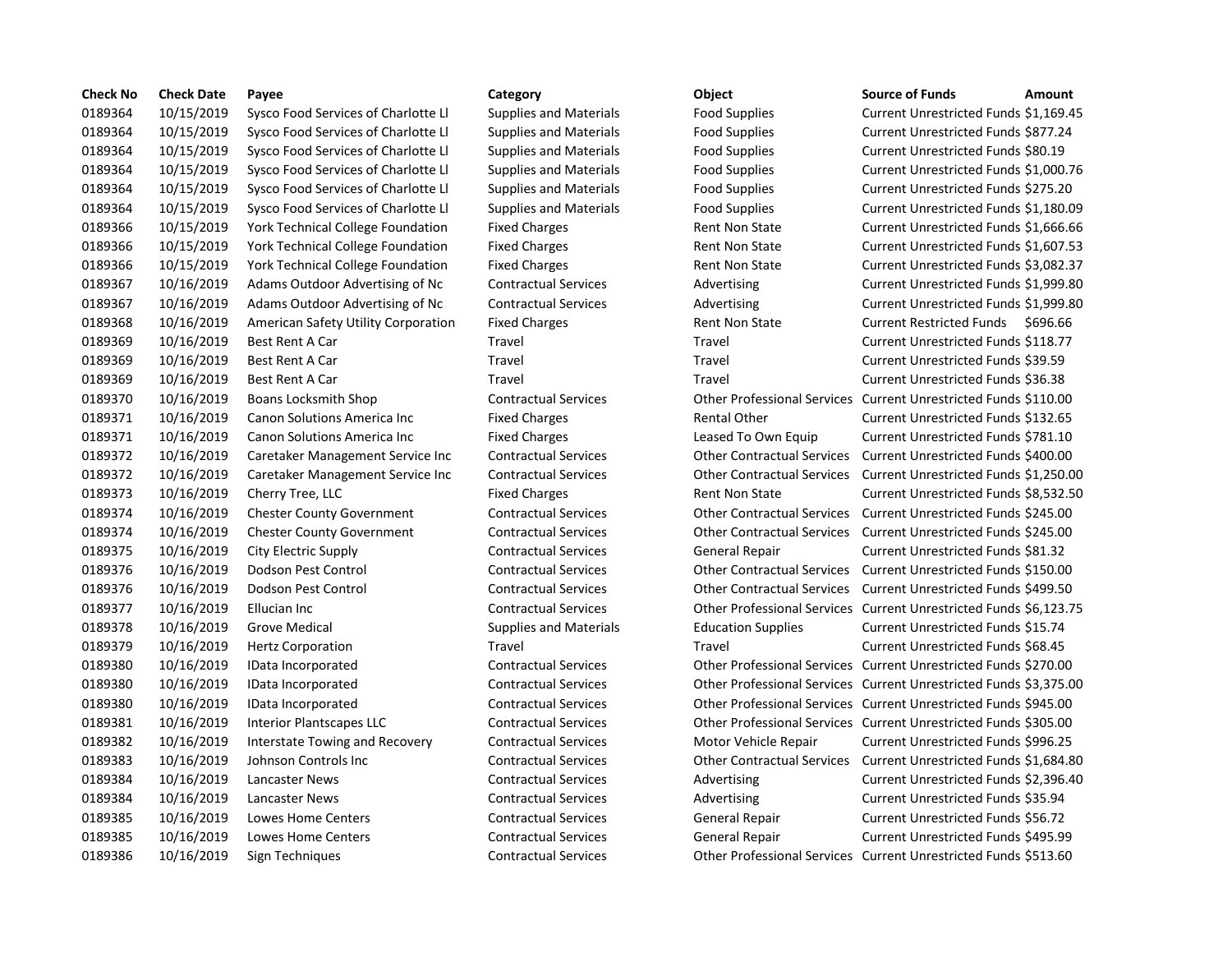| <b>Check No</b> | <b>Check Date</b> | Payee                               | Category                                             | <b>Object</b>                                                        | <b>Source of Funds</b>                                            | <b>Amount</b> |
|-----------------|-------------------|-------------------------------------|------------------------------------------------------|----------------------------------------------------------------------|-------------------------------------------------------------------|---------------|
| 0189387         | 10/16/2019        | Skill Survey, Inc.                  | <b>Contractual Services</b>                          |                                                                      | Other Professional Services Current Unrestricted Funds \$3,750.00 |               |
| 0189388         | 10/16/2019        | <b>Snipes</b>                       | <b>Supplies and Materials</b>                        | Janitorial Supplies                                                  | <b>Current Unrestricted Funds \$409.76</b>                        |               |
| 0189389         | 10/16/2019        | United Refrigeration Inc            | <b>Contractual Services</b>                          | <b>General Repair</b>                                                | Current Unrestricted Funds \$448.53                               |               |
| 0189390         | 10/16/2019        | <b>York County</b>                  | <b>Contractual Services</b>                          | Other Professional Services Current Unrestricted Funds \$18.36       |                                                                   |               |
| 0189394         | 10/18/2019        | applya Occupational Solutions LLC   | Op Revenue - Other Current Unres ARC PT BKGD DRG TST |                                                                      | Current Unrestricted Funds \$28.05                                |               |
| 0189394         | 10/18/2019        | applya Occupational Solutions LLC   | Op Revenue - Other Current Unres ARC PT BKGD DRG TST |                                                                      | Current Unrestricted Funds \$953.70                               |               |
| 0189397         | 10/18/2019        | S. C. Women in Higher Education     | Travel                                               | In State Registration Fee                                            | Current Unrestricted Funds \$65.00                                |               |
| 0189400         | 10/18/2019        | Professional Assoc of Cio           | <b>Fixed Charges</b>                                 | Dues & Membership Fees                                               | Current Unrestricted Funds \$75.00                                |               |
| 0189401         | 10/21/2019        | <b>Bank of America</b>              | <b>Current Liabilities</b>                           | A/P Bank of America                                                  | Current Unrestricted Funds \$198,891.19                           |               |
| 0189402         | 10/21/2019        | Chester Metropolitan District       | <b>Contractual Services</b>                          | Utilities                                                            | Current Unrestricted Funds \$874.77                               |               |
| 0189404         | 10/23/2019        | Olive Garden                        | <b>Current Assets</b>                                | <b>Prepaid Expenses</b>                                              | Current Unrestricted Funds \$180.91                               |               |
| 0189405         | 10/24/2019        | American Assoc of Community College | <b>Fixed Charges</b>                                 | Dues & Membership Fees                                               | Current Unrestricted Funds \$6,859.00                             |               |
| 0189406         | 10/24/2019        | Award Company of America            | <b>Supplies and Materials</b>                        | <b>Other Supplies</b>                                                | Current Unrestricted Funds \$185.50                               |               |
| 0189407         | 10/24/2019        | <b>Charlotte Business Journal</b>   | <b>Supplies and Materials</b>                        | <b>Office Supplies</b>                                               | Current Unrestricted Funds \$135.00                               |               |
| 0189409         | 10/24/2019        | Rock Hill Economic Development Corp | <b>Fixed Charges</b>                                 | Dues & Membership Fees                                               | Current Unrestricted Funds \$500.00                               |               |
| 0189410         | 10/24/2019        | Rotary Club of Rock Hill            | <b>Fixed Charges</b>                                 | Dues & Membership Fees                                               | Current Unrestricted Funds \$150.00                               |               |
| 0189411         | 10/24/2019        | ADC Engineering, Inc                | Permanent Improvements                               | Fees, Arch, Eng & Other                                              | <b>County Projects</b>                                            | \$1,205.00    |
| 0189411         | 10/24/2019        | ADC Engineering, Inc.               | Permanent Improvements                               | Reimbursables                                                        | <b>County Projects</b>                                            | \$157.20      |
| 0189412         | 10/24/2019        | Airgas Usa, Llc                     | <b>Supplies and Materials</b>                        | <b>Education Supplies</b>                                            | Current Unrestricted Funds \$23.11                                |               |
| 0189413         | 10/24/2019        | American Safety Utility Corporation | <b>Fixed Charges</b>                                 | <b>Rent Non State</b>                                                | <b>Current Restricted Funds</b>                                   | \$396.24      |
| 0189413         | 10/24/2019        | American Safety Utility Corporation | <b>Fixed Charges</b>                                 | <b>Rent Non State</b>                                                | <b>Current Restricted Funds</b>                                   | \$1,946.41    |
| 0189413         | 10/24/2019        | American Safety Utility Corporation | <b>Fixed Charges</b>                                 | <b>Rent Non State</b>                                                | <b>Current Restricted Funds</b>                                   | \$1,133.00    |
| 0189414         | 10/24/2019        | <b>Bridge Interpreting Service</b>  | <b>Contractual Services</b>                          | Other Professional Services Current Unrestricted Funds \$2,160.00    |                                                                   |               |
| 0189414         | 10/24/2019        | <b>Bridge Interpreting Service</b>  | <b>Contractual Services</b>                          | Other Professional Services Current Unrestricted Funds \$2,700.00    |                                                                   |               |
| 0189415         | 10/24/2019        | Campus Works, Inc.                  | <b>Contractual Services</b>                          | Other Professional Services Current Unrestricted Funds \$9,715.00    |                                                                   |               |
| 0189416         | 10/24/2019        | Canon Solutions America Inc         | <b>Supplies and Materials</b>                        | Photocopy Supplies                                                   | Current Unrestricted Funds \$23.65                                |               |
| 0189416         | 10/24/2019        | Canon Solutions America Inc         | <b>Supplies and Materials</b>                        | <b>Photocopy Supplies</b>                                            | Current Unrestricted Funds \$170.64                               |               |
| 0189416         | 10/24/2019        | Canon Solutions America Inc         | <b>Fixed Charges</b>                                 | Leased To Own Equip                                                  | Current Unrestricted Funds \$6,454.49                             |               |
| 0189417         | 10/24/2019        | Caretaker Management Service Inc    | <b>Contractual Services</b>                          | Other Professional Services Current Unrestricted Funds \$450.00      |                                                                   |               |
| 0189418         | 10/24/2019        | Carolina Elevator Service Inc       | <b>Contractual Services</b>                          | <b>Other Contractual Services</b>                                    | Current Unrestricted Funds \$408.83                               |               |
| 0189419         | 10/24/2019        | City of Rock Hill                   | <b>Supplies and Materials</b>                        | Fuel                                                                 | Current Unrestricted Funds \$776.31                               |               |
| 0189419         | 10/24/2019        | City of Rock Hill                   | <b>Supplies and Materials</b>                        | Fuel                                                                 | Current Unrestricted Funds \$593.94                               |               |
| 0189420         | 10/24/2019        | Cline Brandt Kochenower and Company | <b>Contractual Services</b>                          | Auditing, Acct, Fin. Services Current Unrestricted Funds \$12,381.00 |                                                                   |               |
| 0189421         | 10/24/2019        | Compansol                           | <b>Supplies and Materials</b>                        | <b>Other Supplies</b>                                                | <b>Current Restricted Funds</b>                                   | \$1,590.00    |
| 0189421         | 10/24/2019        | Compansol                           | <b>Supplies and Materials</b>                        | <b>Other Supplies</b>                                                | <b>Current Restricted Funds</b>                                   | \$1,590.00    |
| 0189422         | 10/24/2019        | Dade Paper and Bag Co               | <b>Supplies and Materials</b>                        | Janitorial Supplies                                                  | Current Unrestricted Funds \$1,616.72                             |               |
| 0189423         | 10/24/2019        | Daikin Applied Americas, Inc        | <b>Contractual Services</b>                          | Other Professional Services Current Unrestricted Funds \$469.80      |                                                                   |               |
| 0189424         | 10/24/2019        | Dell Computer Corporation           | Equipment                                            | Non Capitalized Equipment Unexpended Plant                           |                                                                   | \$2,957.19    |
| 0189425         | 10/24/2019        | Graybar Electric Co                 | <b>Contractual Services</b>                          | General Repair                                                       | Current Unrestricted Funds \$249.27                               |               |
| 0189426         | 10/24/2019        | <b>Grove Medical</b>                | <b>Supplies and Materials</b>                        | <b>Education Supplies</b>                                            | <b>Current Unrestricted Funds \$92.28</b>                         |               |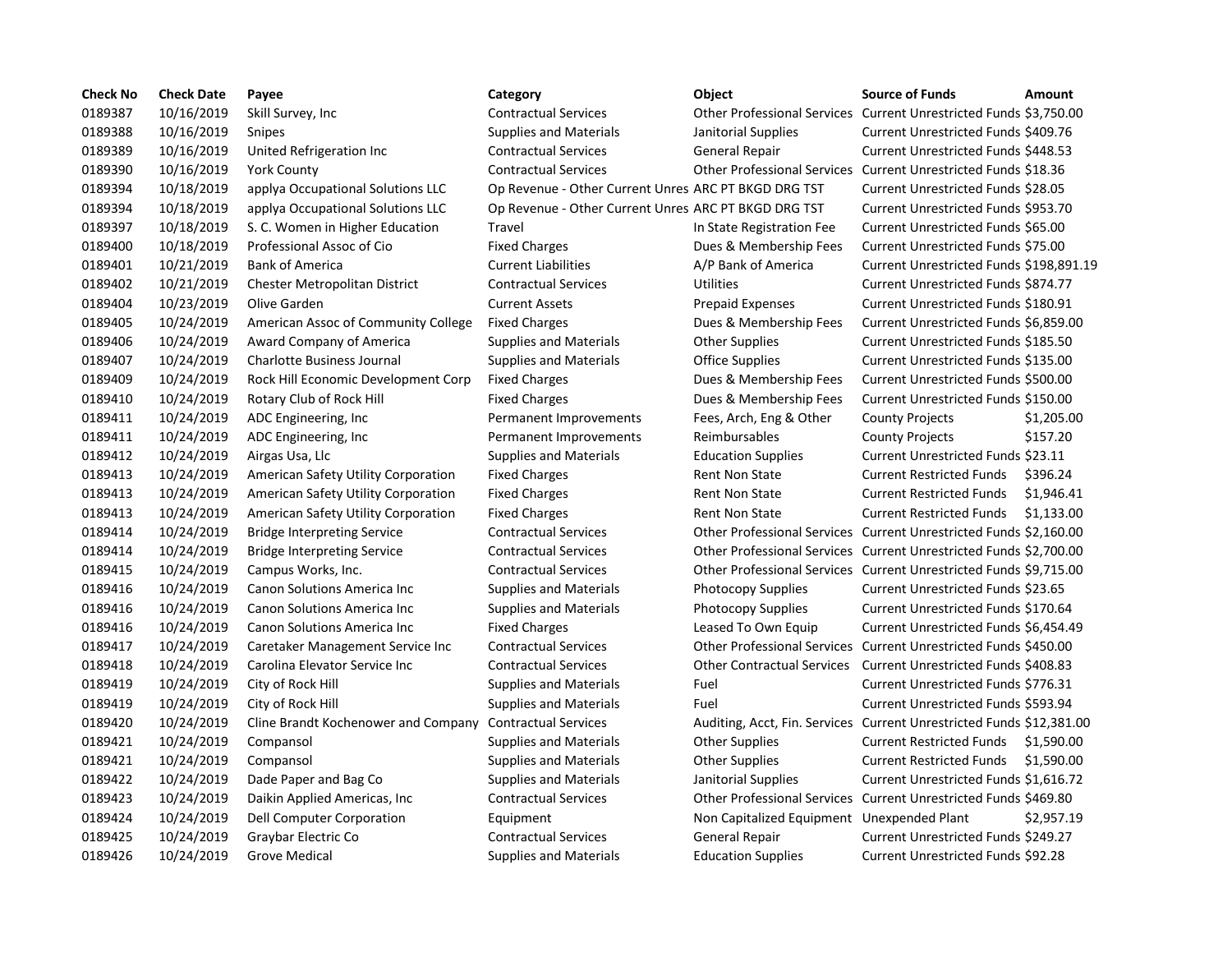| <b>Check No</b> | <b>Check Date</b> | Payee                               | Category                                             | Object                             | <b>Source of Funds</b><br>Amount                                  |
|-----------------|-------------------|-------------------------------------|------------------------------------------------------|------------------------------------|-------------------------------------------------------------------|
| 0189426         | 10/24/2019        | <b>Grove Medical</b>                | <b>Supplies and Materials</b>                        | <b>Education Supplies</b>          | Current Unrestricted Funds \$17.11                                |
| 0189427         | 10/24/2019        | IData Incorporated                  | <b>Contractual Services</b>                          | <b>Other Professional Services</b> | Current Unrestricted Funds \$337.50                               |
| 0189428         | 10/24/2019        | Line Equipment Sales Co, Inc.       | <b>Supplies and Materials</b>                        | <b>Education Supplies</b>          | Current Restricted Funds \$3,295.49                               |
| 0189429         | 10/24/2019        | ManagedPrint Inc                    | <b>Contractual Services</b>                          | Printing                           | Current Unrestricted Funds \$1,109.54                             |
| 0189429         | 10/24/2019        | ManagedPrint Inc                    | <b>Contractual Services</b>                          | Printing                           | Current Unrestricted Funds \$1,018.03                             |
| 0189430         | 10/24/2019        | Mid-Carolina Ahec, Inc.             | <b>Contractual Services</b>                          | <b>Other Professional Services</b> | Current Unrestricted Funds \$125.00                               |
| 0189431         | 10/24/2019        | National Center for Competency Test | <b>Supplies and Materials</b>                        | <b>Education Supplies</b>          | Current Unrestricted Funds \$90.00                                |
| 0189432         | 10/24/2019        | Panera LLC                          | <b>Supplies and Materials</b>                        | <b>Food Supplies</b>               | Current Unrestricted Funds \$269.14                               |
| 0189433         | 10/24/2019        | <b>Record Storage Systems</b>       | <b>Contractual Services</b>                          | Data Processing Serv               | Current Unrestricted Funds \$146.63                               |
| 0189434         | 10/24/2019        | Siteone Landscape Supply, Llc       | <b>Supplies and Materials</b>                        | Maintenance Supplies               | Current Unrestricted Funds \$1,651.85                             |
| 0189435         | 10/24/2019        | Snipes                              | <b>Supplies and Materials</b>                        | Janitorial Supplies                | Current Unrestricted Funds \$52.64                                |
| 0189436         | 10/24/2019        | Southeastern Paper Group, Inc.      | <b>Supplies and Materials</b>                        | Janitorial Supplies                | Current Unrestricted Funds \$2,186.44                             |
| 0189437         | 10/24/2019        | Staffmark                           | <b>Contractual Services</b>                          | <b>Other Contractual Services</b>  | Current Unrestricted Funds \$317.52                               |
| 0189437         | 10/24/2019        | <b>Staffmark</b>                    | <b>Contractual Services</b>                          | <b>Other Contractual Services</b>  | Current Unrestricted Funds \$522.59                               |
| 0189437         | 10/24/2019        | <b>Staffmark</b>                    | <b>Contractual Services</b>                          |                                    | Other Contractual Services Current Unrestricted Funds \$515.97    |
| 0189437         | 10/24/2019        | Staffmark                           | <b>Contractual Services</b>                          |                                    | Other Contractual Services Current Unrestricted Funds \$522.59    |
| 0189437         | 10/24/2019        | <b>Staffmark</b>                    | <b>Contractual Services</b>                          |                                    | Other Contractual Services Current Unrestricted Funds \$800.80    |
| 0189437         | 10/24/2019        | <b>Staffmark</b>                    | <b>Contractual Services</b>                          |                                    | Other Contractual Services Current Unrestricted Funds \$1,029.60  |
| 0189437         | 10/24/2019        | <b>Staffmark</b>                    | <b>Contractual Services</b>                          |                                    | Other Contractual Services Current Unrestricted Funds \$1,136.85  |
| 0189438         | 10/24/2019        | <b>Unifirst Corporation</b>         | <b>Contractual Services</b>                          |                                    | Other Professional Services Current Unrestricted Funds \$126.83   |
| 0189438         | 10/24/2019        | <b>Unifirst Corporation</b>         | <b>Contractual Services</b>                          |                                    | Other Professional Services Current Unrestricted Funds \$130.31   |
| 0189439         | 10/24/2019        | West Group                          | Equipment                                            |                                    | Library Books, Maps & Film Current Unrestricted Funds \$731.10    |
| 0189440         | 10/24/2019        | York County                         | <b>Contractual Services</b>                          |                                    | Other Professional Services Current Unrestricted Funds \$13.94    |
| 0189441         | 10/24/2019        | Youvisit Llc                        | <b>Contractual Services</b>                          |                                    | Other Professional Services Current Unrestricted Funds \$1,403.00 |
| 0189444         | 10/28/2019        | S C Chamber of Commerce             | <b>Fixed Charges</b>                                 | Dues & Membership Fees             | Current Unrestricted Funds \$500.00                               |
| 0189446         | 10/29/2019        | applya Occupational Solutions LLC   | Op Revenue - Other Current Unres ARC PT BKGD DRG TST |                                    | Current Unrestricted Funds \$700.32                               |
| 0189447         | 10/29/2019        | Barnes and Noble College Bookstore  | <b>Current Liabilities</b>                           |                                    | A/P Student Barnes & Noble Current Unrestricted Funds \$34,483.13 |
| 0189448         | 10/29/2019        | <b>Business Card</b>                | <b>Supplies and Materials</b>                        | <b>Office Supplies</b>             | Current Unrestricted Funds \$12.95                                |
| 0189448         | 10/29/2019        | <b>Business Card</b>                | <b>Supplies and Materials</b>                        | <b>Food Supplies</b>               | Current Unrestricted Funds \$551.38                               |
| 0189448         | 10/29/2019        | <b>Business Card</b>                | <b>Fixed Charges</b>                                 | Dues & Membership Fees             | Current Unrestricted Funds \$1,200.00                             |
| 0189448         | 10/29/2019        | <b>Business Card</b>                | <b>Supplies and Materials</b>                        | <b>Education Supplies</b>          | Current Unrestricted Funds \$119.83                               |
| 0189449         | 10/29/2019        | <b>Business Card</b>                | Travel                                               | In State Registration Fee          | Current Unrestricted Funds \$300.00                               |
| 0189449         | 10/29/2019        | <b>Business Card</b>                | Travel                                               | In State Misc Travel Exp           | Current Unrestricted Funds \$12.52                                |
| 0189449         | 10/29/2019        | <b>Business Card</b>                | <b>Supplies and Materials</b>                        | <b>Food Supplies</b>               | Current Unrestricted Funds \$50.14                                |
| 0189449         | 10/29/2019        | <b>Business Card</b>                | <b>Supplies and Materials</b>                        | <b>Food Supplies</b>               | Current Unrestricted Funds \$350.47                               |
| 0189449         | 10/29/2019        | <b>Business Card</b>                | Travel                                               | In State Lodging                   | Current Unrestricted Funds \$1,318.04                             |
| 0189450         | 10/29/2019        | <b>Chester Rental Uniform</b>       | <b>Current Liabilities</b>                           | Uniform                            | Current Unrestricted Funds \$33.06                                |
| 0189450         | 10/29/2019        | <b>Chester Rental Uniform</b>       | <b>Current Liabilities</b>                           | Uniform                            | Current Unrestricted Funds \$33.06                                |
| 0189450         | 10/29/2019        | <b>Chester Rental Uniform</b>       | <b>Current Liabilities</b>                           | Uniform                            | Current Unrestricted Funds \$33.06                                |
| 0189450         | 10/29/2019        | <b>Chester Rental Uniform</b>       | <b>Current Liabilities</b>                           | Uniform                            | Current Unrestricted Funds \$33.06                                |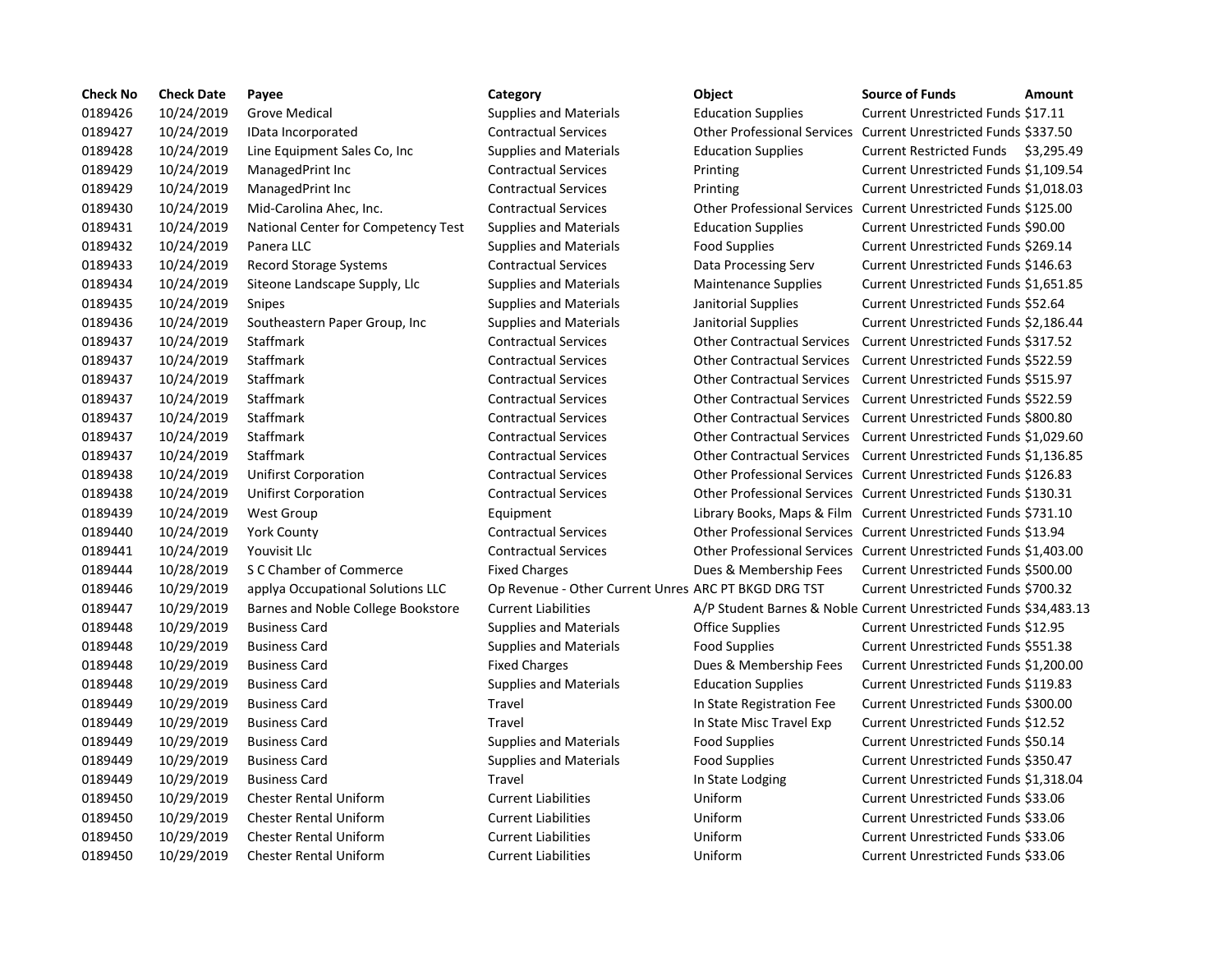| <b>Check No</b> | <b>Check Date</b> | Payee                            | Category                                          | Object                                                           | <b>Source of Funds</b>                                        | Amount    |
|-----------------|-------------------|----------------------------------|---------------------------------------------------|------------------------------------------------------------------|---------------------------------------------------------------|-----------|
| 0189450         | 10/29/2019        | <b>Chester Rental Uniform</b>    | <b>Supplies and Materials</b>                     | <b>Clothing Supplies</b>                                         | Current Unrestricted Funds \$33.06                            |           |
| 0189450         | 10/29/2019        | <b>Chester Rental Uniform</b>    | <b>Supplies and Materials</b>                     | <b>Clothing Supplies</b>                                         | Current Unrestricted Funds \$33.06                            |           |
| 0189450         | 10/29/2019        | <b>Chester Rental Uniform</b>    | <b>Supplies and Materials</b>                     | <b>Clothing Supplies</b>                                         | Current Unrestricted Funds \$33.06                            |           |
| 0189450         | 10/29/2019        | <b>Chester Rental Uniform</b>    | <b>Supplies and Materials</b>                     | <b>Clothing Supplies</b>                                         | Current Unrestricted Funds \$33.06                            |           |
| 0189451         | 10/29/2019        | <b>Chester Rental Uniform</b>    | <b>Current Liabilities</b>                        | Uniform                                                          | Current Unrestricted Funds \$14.00                            |           |
| 0189451         | 10/29/2019        | <b>Chester Rental Uniform</b>    | <b>Current Liabilities</b>                        | Uniform                                                          | Current Unrestricted Funds \$14.00                            |           |
| 0189451         | 10/29/2019        | <b>Chester Rental Uniform</b>    | <b>Current Liabilities</b>                        | Uniform                                                          | Current Unrestricted Funds \$14.00                            |           |
| 0189451         | 10/29/2019        | <b>Chester Rental Uniform</b>    | <b>Current Liabilities</b>                        | Uniform                                                          | Current Unrestricted Funds \$14.00                            |           |
| 0189451         | 10/29/2019        | <b>Chester Rental Uniform</b>    | <b>Supplies and Materials</b>                     | <b>Clothing Supplies</b>                                         | Current Unrestricted Funds \$13.99                            |           |
| 0189451         | 10/29/2019        | <b>Chester Rental Uniform</b>    | <b>Supplies and Materials</b>                     | <b>Clothing Supplies</b>                                         | Current Unrestricted Funds \$13.99                            |           |
| 0189451         | 10/29/2019        | <b>Chester Rental Uniform</b>    | <b>Supplies and Materials</b>                     | <b>Clothing Supplies</b>                                         | Current Unrestricted Funds \$13.99                            |           |
| 0189451         | 10/29/2019        | <b>Chester Rental Uniform</b>    | <b>Supplies and Materials</b>                     | <b>Clothing Supplies</b>                                         | Current Unrestricted Funds \$13.99                            |           |
| 0189453         | 10/29/2019        | Staffmark                        | <b>Contractual Services</b>                       | <b>Other Contractual Services</b>                                | Current Unrestricted Funds \$519.28                           |           |
| 0189455         | 10/30/2019        | American Airlines, Inc.          | Travel                                            | In State Lodging                                                 | <b>Current Restricted Funds</b>                               | \$15.00   |
| 0189455         | 10/30/2019        | American Airlines, Inc.          | Travel                                            | Out of State Air Trans                                           | Current Unrestricted Funds \$598.62                           |           |
| 0189455         | 10/30/2019        | American Airlines, Inc.          | Travel                                            | Out of State Air Trans                                           | Current Unrestricted Funds \$425.53                           |           |
| 0189455         | 10/30/2019        | American Airlines, Inc.          | Travel                                            | Out of State Air Trans                                           | Current Unrestricted Funds \$368.85                           |           |
| 0189455         | 10/30/2019        | American Airlines, Inc.          | Travel                                            | Out of State Air Trans                                           | Current Unrestricted Funds \$598.62                           |           |
| 0189455         | 10/30/2019        | American Airlines, Inc.          | Travel                                            | Out of State Air Trans                                           | Current Unrestricted Funds \$472.60                           |           |
| 0189455         | 10/30/2019        | American Airlines, Inc.          | Travel                                            | Out of State Air Trans                                           | Current Unrestricted Funds \$444.13                           |           |
| 0189455         | 10/30/2019        | American Airlines, Inc.          | Travel                                            | Out of State Air Trans                                           | Current Unrestricted Funds \$271.61                           |           |
| 0189455         | 10/30/2019        | American Airlines, Inc.          | Travel                                            | Out of State Air Trans                                           | Current Unrestricted Funds \$444.13                           |           |
| 0189455         | 10/30/2019        | American Airlines, Inc.          | Travel                                            | Out of State Air Trans                                           | Current Unrestricted Funds \$488.29                           |           |
| 0189455         | 10/30/2019        | American Airlines, Inc.          | Travel                                            | Out of State Lodging                                             | Current Unrestricted Funds \$15.00                            |           |
| 0189455         | 10/30/2019        | American Airlines, Inc.          | Travel                                            | Out of State Air Trans                                           | Current Unrestricted Funds \$535.31                           |           |
| 0189455         | 10/30/2019        | American Airlines, Inc.          | Travel                                            | Out of State Air Trans                                           | Current Unrestricted Funds \$535.31                           |           |
| 0189456         | 10/30/2019        | Hannah A. Kessler                | Op Revenue - Other Current Unres Proctor Fee      |                                                                  | Current Unrestricted Funds \$90.00                            |           |
| 0189457         | 10/30/2019        | Aaron A. Martin                  | Op Revenue - Other Current Unres Child Dev Center |                                                                  | Current Unrestricted Funds \$110.85                           |           |
| 0189458         | 10/30/2019        | <b>Carrier Corporation</b>       | <b>Contractual Services</b>                       | Other Professional Services Current Unrestricted Funds \$1,450.0 |                                                               |           |
| 0189459         | 10/30/2019        | Dade Paper and Bag Co            | <b>Supplies and Materials</b>                     | Janitorial Supplies                                              | Current Unrestricted Funds \$384.30                           |           |
| 0189459         | 10/30/2019        | Dade Paper and Bag Co            | <b>Supplies and Materials</b>                     | Janitorial Supplies                                              | Current Unrestricted Funds \$-33.28                           |           |
| 0189460         | 10/30/2019        | Dell Computer Corporation        | Equipment                                         | Non Capitalized Equipment Current Unrestricted Funds \$220.00    |                                                               |           |
| 0189460         | 10/30/2019        | Dell Computer Corporation        | Equipment                                         |                                                                  | Non Capitalized Equipment Current Unrestricted Funds \$43.49  |           |
| 0189460         | 10/30/2019        | Dell Computer Corporation        | Equipment                                         | Non Capitalized Equipment Current Unrestricted Funds \$183.59    |                                                               |           |
| 0189460         | 10/30/2019        | Dell Computer Corporation        | Equipment                                         |                                                                  | Non Capitalized Equipment Current Unrestricted Funds \$13.37  |           |
| 0189460         | 10/30/2019        | Dell Computer Corporation        | Equipment                                         | Non Capitalized Equipment Current Unrestricted Funds \$13.96     |                                                               |           |
| 0189460         | 10/30/2019        | <b>Dell Computer Corporation</b> | Equipment                                         |                                                                  | Non Capitalized Equipment Current Unrestricted Funds \$1,479. |           |
| 0189461         | 10/30/2019        | ESP Associates, Inc.             | Permanent Improvements                            | Fees, Arch, Eng & Other                                          | Unexpended Plant                                              | \$1,246.2 |
| 0189461         | 10/30/2019        | ESP Associates, Inc.             | Permanent Improvements                            | Reimbursables                                                    | <b>Unexpended Plant</b>                                       | \$32.70   |
| 0189462         | 10/30/2019        | Learning Labs, Inc               | <b>Supplies and Materials</b>                     | <b>Education Supplies</b>                                        | Current Unrestricted Funds \$865.00                           |           |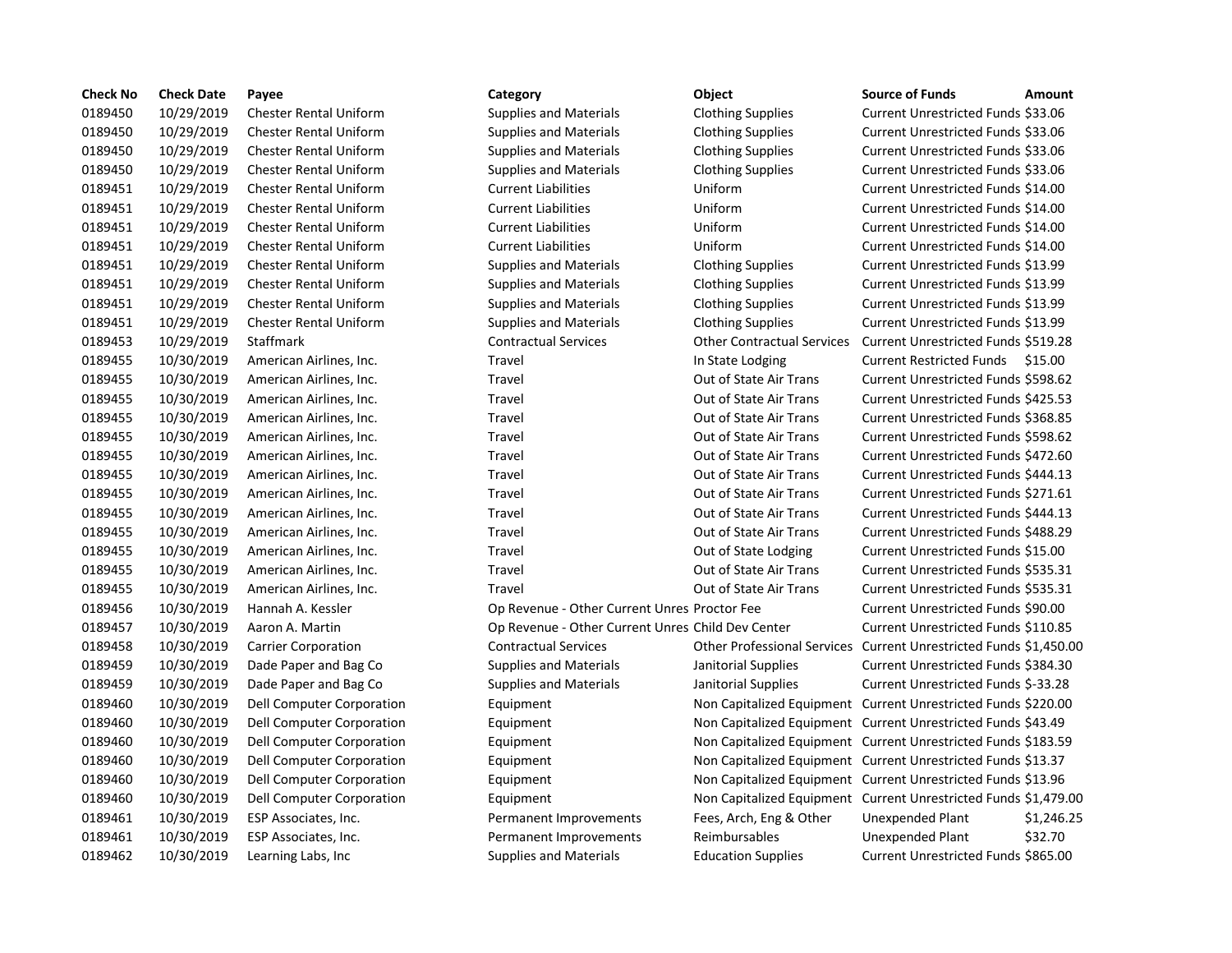| <b>Check No</b> | <b>Check Date</b> | Payee                      | Category                      | Object                            | <b>Source of Funds</b><br>Amount                                 |
|-----------------|-------------------|----------------------------|-------------------------------|-----------------------------------|------------------------------------------------------------------|
| 0189462         | 10/30/2019        | Learning Labs, Inc         | <b>Supplies and Materials</b> | <b>Education Supplies</b>         | Current Unrestricted Funds \$120.00                              |
| 0189462         | 10/30/2019        | Learning Labs, Inc.        | <b>Supplies and Materials</b> | <b>Education Supplies</b>         | Current Unrestricted Funds \$15.00                               |
| 0189463         | 10/30/2019        | Roberts Oxygen Company Inc | <b>Supplies and Materials</b> | <b>Education Supplies</b>         | Current Unrestricted Funds \$2,597.9                             |
| 0189463         | 10/30/2019        | Roberts Oxygen Company Inc | <b>Supplies and Materials</b> | <b>Education Supplies</b>         | Current Unrestricted Funds \$3,291.3                             |
| 0189463         | 10/30/2019        | Roberts Oxygen Company Inc | <b>Supplies and Materials</b> | <b>Education Supplies</b>         | Current Unrestricted Funds \$2,457.7                             |
| 0189464         | 10/30/2019        | Staffmark                  | <b>Contractual Services</b>   | <b>Other Contractual Services</b> | Current Unrestricted Funds \$522.59                              |
| 0189465         | 10/30/2019        | Turnitin, LLC              | <b>Contractual Services</b>   |                                   | Other Professional Services Current Unrestricted Funds \$14,321  |
| 0189465         | 10/30/2019        | Turnitin, LLC              | <b>Contractual Services</b>   |                                   | Other Professional Services Current Unrestricted Funds \$1,500.0 |
| 0189465         | 10/30/2019        | Turnitin, LLC              | <b>Contractual Services</b>   |                                   | Other Professional Services Current Unrestricted Funds \$500.00  |
| 0189466         | 10/30/2019        | <b>Vector Solutions</b>    | <b>Contractual Services</b>   |                                   | Other Professional Services Current Unrestricted Funds \$2,967.  |
| 0189467         | 10/30/2019        | Reliance Foods, Inc.       | <b>Current Assets</b>         | <b>Prepaid Expenses</b>           | Current Unrestricted Funds \$480.60                              |
| 0189468         | 10/30/2019        | Petty Cash                 | <b>Supplies and Materials</b> | Office Supplies                   | Current Unrestricted Funds \$69.09                               |
| 0189468         | 10/30/2019        | Petty Cash                 | <b>Supplies and Materials</b> | <b>Education Supplies</b>         | Current Unrestricted Funds \$61.79                               |
| 0189468         | 10/30/2019        | Petty Cash                 | <b>Supplies and Materials</b> | <b>Other Supplies</b>             | Current Unrestricted Funds \$86.97                               |
| E0008905        | 10/07/2019        | <b>YTC Employee</b>        | Travel                        | In State Priv Auto                | Current Unrestricted Funds \$90.72                               |
| E0008905        | 10/07/2019        | <b>YTC Employee</b>        | Travel                        | In State Meals                    | Current Unrestricted Funds \$10.00                               |
| E0008906        | 10/07/2019        | <b>YTC Employee</b>        | Travel                        | In State Meals                    | Current Unrestricted Funds \$20.00                               |
| E0008906        | 10/07/2019        | <b>YTC Employee</b>        | Travel                        | In State Priv Auto                | Current Unrestricted Funds \$191.16                              |
| E0008907        | 10/07/2019        | <b>YTC Employee</b>        | Travel                        | Out of State Other Trans          | Current Unrestricted Funds \$72.23                               |
| E0008907        | 10/07/2019        | <b>YTC Employee</b>        | Travel                        | Out of State Meals                | Current Unrestricted Funds \$69.01                               |
| E0008908        | 10/07/2019        | <b>YTC Employee</b>        | Travel                        | In State Meals                    | Current Unrestricted Funds \$23.25                               |
| E0008908        | 10/07/2019        | <b>YTC Employee</b>        | Travel                        | In State Priv Auto                | Current Unrestricted Funds \$195.48                              |
| E0008909        | 10/08/2019        | <b>YTC Employee</b>        | Travel                        | Out of State Priv Auto            | Current Unrestricted Funds \$128.52                              |
| E0008910        | 10/08/2019        | <b>YTC Employee</b>        | Travel                        | Out of State Priv Auto            | Current Unrestricted Funds \$36.08                               |
| E0008911        | 10/08/2019        | <b>YTC Employee</b>        | Travel                        | In State Priv Auto                | <b>Current Unrestricted Funds \$81.43</b>                        |
| E0008912        | 10/08/2019        | <b>YTC Employee</b>        | Travel                        | In State Priv Auto                | Current Unrestricted Funds \$99.12                               |
| E0008913        | 10/08/2019        | <b>YTC Employee</b>        | Travel                        | In State Priv Auto                | Current Unrestricted Funds \$54.27                               |
| E0008913        | 10/08/2019        | <b>YTC Employee</b>        | Travel                        | In State Priv Auto                | Current Unrestricted Funds \$19.71                               |
| E0008914        | 10/08/2019        | <b>YTC Employee</b>        | Travel                        | In State Priv Auto                | Current Unrestricted Funds \$33.48                               |
| E0008915        | 10/08/2019        | <b>YTC Employee</b>        | Travel                        | In State Priv Auto                | Current Unrestricted Funds \$35.10                               |
| E0008916        | 10/08/2019        | <b>YTC Employee</b>        | Travel                        | In State Meals                    | Current Unrestricted Funds \$27.00                               |
| E0008916        | 10/08/2019        | <b>YTC Employee</b>        | Travel                        | In State Priv Auto                | Current Unrestricted Funds \$235.44                              |
| E0008917        | 10/08/2019        | <b>YTC Employee</b>        | Travel                        | In State Priv Auto                | Current Unrestricted Funds \$162.54                              |
| E0008918        | 10/08/2019        | <b>YTC Employee</b>        | Travel                        | In State Priv Auto                | Current Unrestricted Funds \$75.60                               |
| E0008919        | 10/21/2019        | <b>YTC Employee</b>        | Travel                        | In State Priv Auto                | <b>Current Unrestricted Funds \$32.82</b>                        |
| E0008920        | 10/21/2019        | <b>YTC Employee</b>        | Travel                        | In State Priv Auto                | Current Unrestricted Funds \$222.68                              |
| E0008921        | 10/21/2019        | <b>YTC Employee</b>        | Travel                        | In State Priv Auto                | Current Unrestricted Funds \$33.48                               |
| E0008922        | 10/21/2019        | <b>YTC Employee</b>        | Travel                        | In State Priv Auto                | Current Unrestricted Funds \$64.80                               |
| E0008923        | 10/21/2019        | <b>YTC Employee</b>        | Travel                        | In State Priv Auto                | Current Unrestricted Funds \$35.10                               |
| E0008924        | 10/23/2019        | <b>YTC Employee</b>        | Travel                        | In State Priv Auto                | <b>Current Unrestricted Funds \$25.48</b>                        |